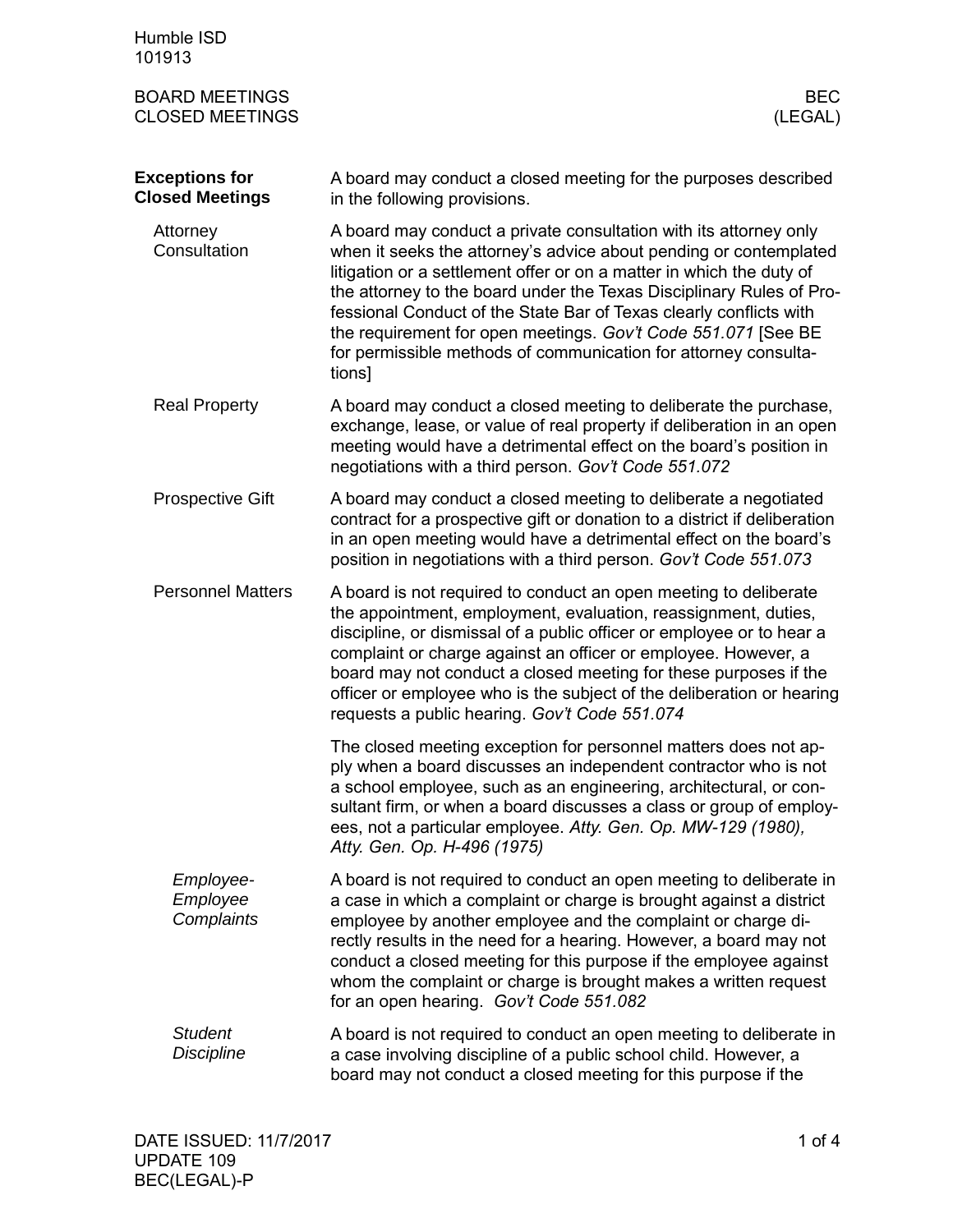| Humble ISD<br>101913                                     |                                                                                                                                                                                                                                                                                                                                                                                        |                                                                                                                                                                                                       |  |  |
|----------------------------------------------------------|----------------------------------------------------------------------------------------------------------------------------------------------------------------------------------------------------------------------------------------------------------------------------------------------------------------------------------------------------------------------------------------|-------------------------------------------------------------------------------------------------------------------------------------------------------------------------------------------------------|--|--|
| <b>BOARD MEETINGS</b><br><b>CLOSED MEETINGS</b>          |                                                                                                                                                                                                                                                                                                                                                                                        | <b>BEC</b><br>(LEGAL)                                                                                                                                                                                 |  |  |
|                                                          |                                                                                                                                                                                                                                                                                                                                                                                        | child's parent or guardian makes a written request for an open<br>hearing. Gov't Code 551.082                                                                                                         |  |  |
| Personally<br><b>Identifiable Student</b><br>Information | A board is not required to conduct an open meeting to deliberate a<br>matter regarding a student if personally identifiable information<br>about the student will necessarily be revealed by the deliberation.                                                                                                                                                                         |                                                                                                                                                                                                       |  |  |
|                                                          | Directory information about a public school student is considered to<br>be personally identifiable information about the student for this pur-<br>pose only if a parent or guardian of the student, or the student if<br>the student has attained 18 years of age, has informed a district<br>that the directory information should not be released without prior<br>consent. [See FL] |                                                                                                                                                                                                       |  |  |
|                                                          |                                                                                                                                                                                                                                                                                                                                                                                        | This exception does not apply if an open meeting about the matter<br>is requested in writing by a parent or guardian of the student or by<br>the student if the student has attained 18 years of age. |  |  |
|                                                          |                                                                                                                                                                                                                                                                                                                                                                                        | Gov't Code 551.0821                                                                                                                                                                                   |  |  |
| Medical or<br><b>Psychiatric Records</b>                 | A board that administers a public insurance, health, or retirement<br>plan is not required to conduct an open meeting to deliberate:                                                                                                                                                                                                                                                   |                                                                                                                                                                                                       |  |  |
|                                                          | 1.                                                                                                                                                                                                                                                                                                                                                                                     | The medical records or psychiatric records of an individual<br>applicant for a benefit from the plan; or                                                                                              |  |  |
|                                                          | 2.                                                                                                                                                                                                                                                                                                                                                                                     | A matter that includes a consideration of information in the<br>medical or psychiatric records of an individual applicant for a<br>benefit from the plan.                                             |  |  |
|                                                          | Gov't Code 551.0785                                                                                                                                                                                                                                                                                                                                                                    |                                                                                                                                                                                                       |  |  |
| Security                                                 | A board is not required to conduct an open meeting to deliberate:                                                                                                                                                                                                                                                                                                                      |                                                                                                                                                                                                       |  |  |
|                                                          | 1.                                                                                                                                                                                                                                                                                                                                                                                     | The deployment, or specific occasions for implementation, of<br>security personnel or devices; or                                                                                                     |  |  |
|                                                          | 2.                                                                                                                                                                                                                                                                                                                                                                                     | A security audit.                                                                                                                                                                                     |  |  |
|                                                          | Gov't Code 551.076                                                                                                                                                                                                                                                                                                                                                                     |                                                                                                                                                                                                       |  |  |
|                                                          | A board is not required to conduct an open meeting to deliberate:                                                                                                                                                                                                                                                                                                                      |                                                                                                                                                                                                       |  |  |
|                                                          | 1.                                                                                                                                                                                                                                                                                                                                                                                     | Security assessments or deployments relating to information<br>resources technology;                                                                                                                  |  |  |
|                                                          | 2.                                                                                                                                                                                                                                                                                                                                                                                     | Network security information as described by Government<br>Code 2059.055(b); or                                                                                                                       |  |  |
|                                                          | 3.                                                                                                                                                                                                                                                                                                                                                                                     | The deployment, or specific occasions for implementation, of<br>security personnel, critical infrastructure, or security devices.                                                                     |  |  |
|                                                          |                                                                                                                                                                                                                                                                                                                                                                                        | Gov't Code 551.089                                                                                                                                                                                    |  |  |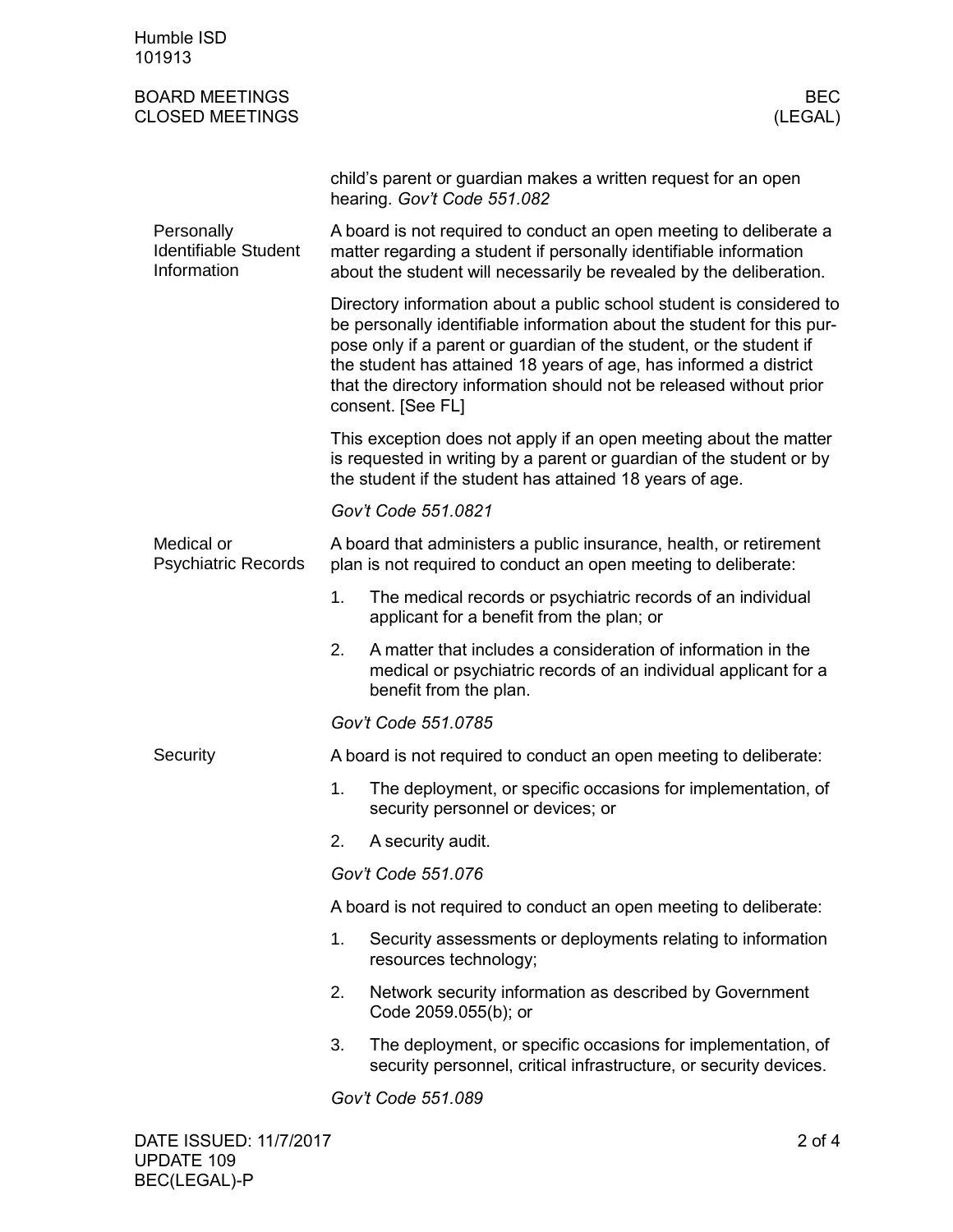| Humble ISD<br>101913                            |                                                                                                                                                                                                                                                                                                                                                                                                                                                                                                                                                                                                                                                                                                                                                          |                                                                                                                                                                                                                                                                                                                           |  |  |  |  |
|-------------------------------------------------|----------------------------------------------------------------------------------------------------------------------------------------------------------------------------------------------------------------------------------------------------------------------------------------------------------------------------------------------------------------------------------------------------------------------------------------------------------------------------------------------------------------------------------------------------------------------------------------------------------------------------------------------------------------------------------------------------------------------------------------------------------|---------------------------------------------------------------------------------------------------------------------------------------------------------------------------------------------------------------------------------------------------------------------------------------------------------------------------|--|--|--|--|
| <b>BOARD MEETINGS</b><br><b>CLOSED MEETINGS</b> |                                                                                                                                                                                                                                                                                                                                                                                                                                                                                                                                                                                                                                                                                                                                                          | <b>BEC</b><br>(LEGAL)                                                                                                                                                                                                                                                                                                     |  |  |  |  |
| Assessment<br>Instruments                       | A board shall conduct a closed meeting to discuss or adopt individ-<br>ual assessment instruments or assessment instrument items. Edu-<br>cation Code 39.030(a)                                                                                                                                                                                                                                                                                                                                                                                                                                                                                                                                                                                          |                                                                                                                                                                                                                                                                                                                           |  |  |  |  |
| Emergency<br>Management                         |                                                                                                                                                                                                                                                                                                                                                                                                                                                                                                                                                                                                                                                                                                                                                          | A board is not required to conduct an open meeting to deliberate<br>information confidential under Government Code 418.175-<br>418.182, relating to Homeland Security. However, a board must<br>make a tape recording of the proceedings of a closed meeting held<br>to deliberate the information. Gov't Code 418.183(f) |  |  |  |  |
| Economic                                        |                                                                                                                                                                                                                                                                                                                                                                                                                                                                                                                                                                                                                                                                                                                                                          | A board is not required to conduct an open meeting:                                                                                                                                                                                                                                                                       |  |  |  |  |
| Development<br><b>Negotiations</b>              | 1.                                                                                                                                                                                                                                                                                                                                                                                                                                                                                                                                                                                                                                                                                                                                                       | To discuss or deliberate regarding commercial or financial in-<br>formation that the board has received from a business pro-<br>spect that the board seeks to have locate, stay, or expand in<br>or near a district and with which the board is conducting eco-<br>nomic development negotiations; or                     |  |  |  |  |
|                                                 | 2.                                                                                                                                                                                                                                                                                                                                                                                                                                                                                                                                                                                                                                                                                                                                                       | To deliberate the offer of a financial or other incentive to such<br>a business prospect.                                                                                                                                                                                                                                 |  |  |  |  |
|                                                 |                                                                                                                                                                                                                                                                                                                                                                                                                                                                                                                                                                                                                                                                                                                                                          | Gov't Code 551.087                                                                                                                                                                                                                                                                                                        |  |  |  |  |
| <b>Procedures for</b><br><b>Closed Meetings</b> | If a closed meeting is allowed, a board shall not conduct the closed<br>meeting unless a quorum of the board first convenes in an open<br>meeting for which proper notice has been given [see BE] and the<br>presiding officer has publicly announced that a closed meeting will<br>be held and has identified the section or sections of the Open<br>Meetings Act or other applicable law under which the closed meet-<br>ing is held. Gov't Code 551.101                                                                                                                                                                                                                                                                                               |                                                                                                                                                                                                                                                                                                                           |  |  |  |  |
| <b>Vote or Final Action</b>                     | A final action, decision, or vote on a matter deliberated in a closed<br>meeting shall be made only in an open meeting for which proper<br>notice has been given. Gov't Code 551.102 [See BE]                                                                                                                                                                                                                                                                                                                                                                                                                                                                                                                                                            |                                                                                                                                                                                                                                                                                                                           |  |  |  |  |
| <b>Certified Agenda or</b><br>Recording         | A board shall either keep a certified agenda or make a recording of<br>the proceedings of each closed meeting, except for private consul-<br>tation with a district's attorney. The certified agenda must include a<br>statement of the subject matter of each deliberation, a record of<br>any further action taken, and an announcement by the presiding of-<br>ficer at the beginning and end of the closed meeting indicating the<br>date and time. A presiding officer shall certify that a certified<br>agenda is a true and correct record of the proceedings. If a record-<br>ing is made, it must include announcements by the presiding officer<br>at the beginning and end of the meeting indicating the date and<br>time. Gov't Code 551.103 |                                                                                                                                                                                                                                                                                                                           |  |  |  |  |
|                                                 |                                                                                                                                                                                                                                                                                                                                                                                                                                                                                                                                                                                                                                                                                                                                                          | "Recording" means a tangible medium on which audio or a combi-<br>nation of audio and video is recorded, including a disc, tape, wire,                                                                                                                                                                                    |  |  |  |  |